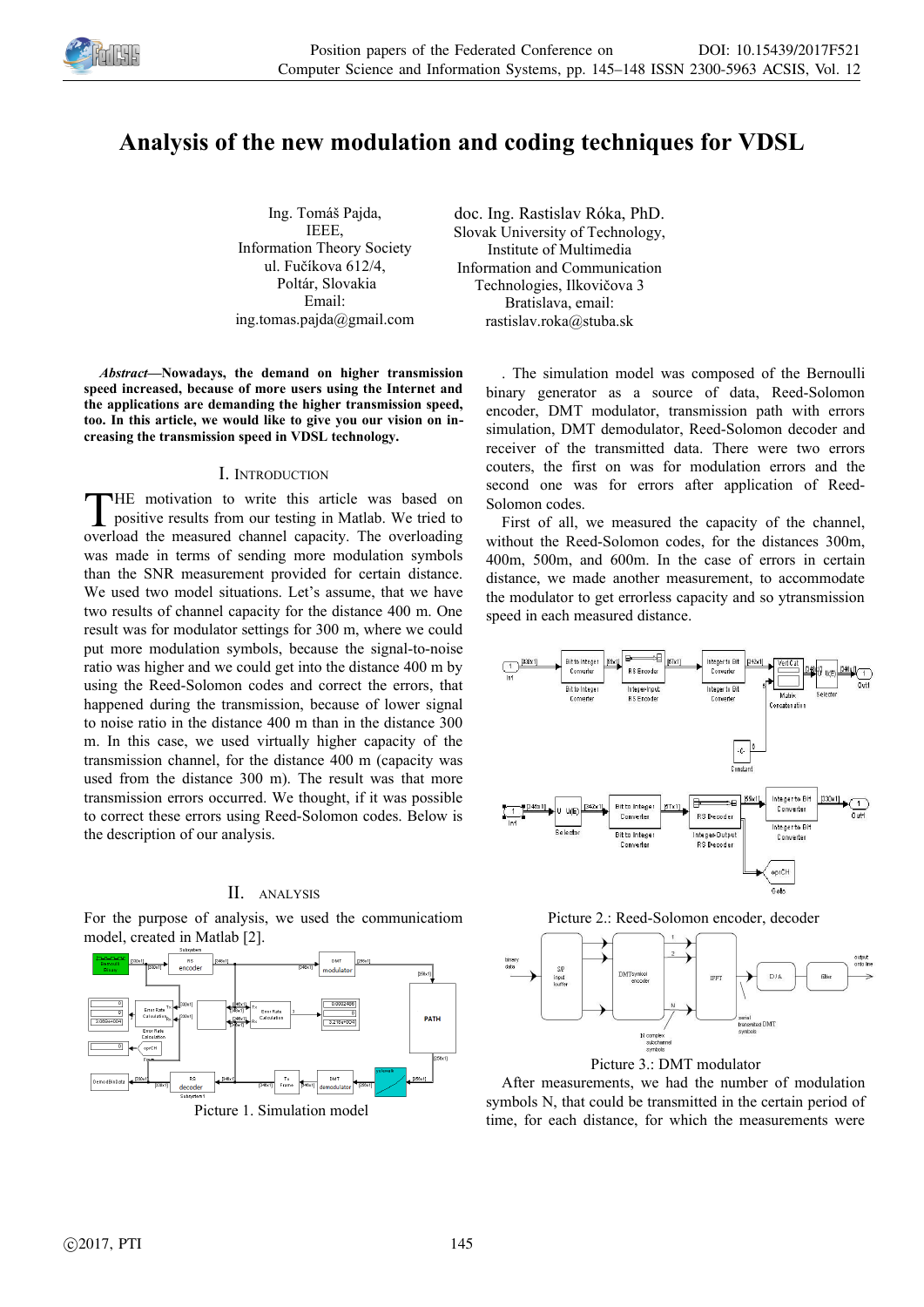made. The N parameter was then used as a length of the codeword for Reed-Solomon codes. Assuming the equation for FEC and capacity of the channel, that was:

# $K/N \le C(1)$ ,

where N was the number of the modulation symbols (and a length of the codeword as well), K was the amount of the useful information and C was the channel capacity. Because

#### $N=K+2*T(1.1),$

And the N parameter was set by the measurement of the channel capacity, we had two parameters to vary with (K and T). The equation (1) can be also written in this way:

# $K/(K+2*T) < C$  (2),

From this equation number 2, we can say, that if we want to transmit more data, that the parameter K represents, we must increase the T value, that represents the number of errors per frame, that the Reed-Solomon codes should be able to correct. So, if we want to increase the amount of the date K to be transmitted through the channel with the capacity C, we should increase the T parameter value. If we set the C value for 300 m and the real distance is 400 m, we should be able to correct more errors, but the result is higher transmission speed, even if more errors occurred during the transmission, because we can correct these errors by using the Reed-Solomon codes and the amount of data used for the parity of FEC is less than the gain of data in bits that we obtained by application of more modulation symbols transmitted per the unit of time, and Reed-Solomon codes. If we use higher channel capacity (can be achieved also by moving SNR function curve upper than measured) than measured, let's say

in 400 m if we use the capacity for 300 m, the N parameter will be higher, what means, that:

where

$$
K / (K + 2*T) (3),
$$
  

$$
K + 2*T = N (4),
$$

the K parameter can be higher, so the amount of the useful data can be increased, so the transmission speed will be higher. If we no keep the settings  $(N,K)$  for the channel capacity measured for 300 m and apply it for the distance of 400 m, we will have to accommodate the T parameter according to the equation number (2).



Picture 4.: Signal-To-Noise Ratio

From the signal-to-noise ratio and measurement of the channel capacity in bits/s, we can find out the number of transmittable symbols, what is the codeword length as a parameter for the Reed-Solomon codes. Because of the characteristics of the metallic lines, used in DSL, the signalto-noise ratio with increasing the distance, decreases, because of the influence of the metallic lines distortions. So, if we want to increase the transmission speed in longer distance, we should use the Reed-Solomon codes and so we can afford to use higher channel capacity then the metallic lines in required distance can provide us. Reed-Solomon codes are well behaving, because they can locate and correct the errors that occure during the transmission. Below, we will prove, that even if more parity bits are necessary to correct more errors when the channel capacity is overloaded (in the distance of 400 m we used settings of modulation for 300 m), we will still get gain in the terms of transmission speed.



Picture 5.: The results of testing

The picture number 5 shows us the results from the testing of the previous assumptions. Because of positive results, we wanted to define what was happening and wanted to understand, why we can get this gain in the transmission speed. From the results, we can say, that there is some gain visible. Next question is, whether the gain versus the parity length is still providing the gain in terms of more user data to be transmitted. We made an analysis from the table below (obtained from the measurement in Matlab made in [3]),



Tab.: 1. Results of testing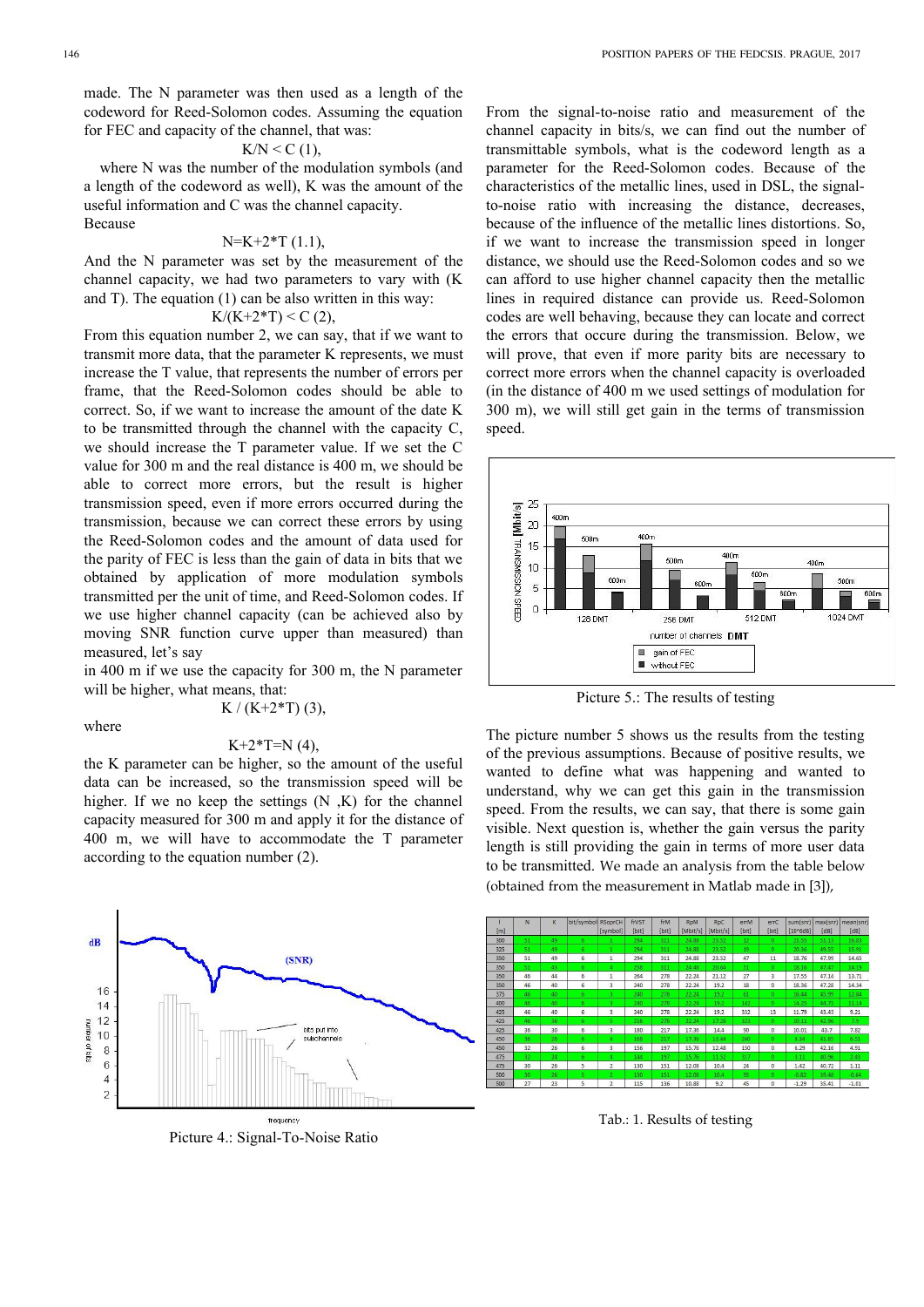where we put the gain in the transmission speed in bits on one side and the amount of data used for parity of FEC on the other side. Let's say that the gain for 350m was 20,64 Mbits/s – 19,2 Mbits/s, what equals to 1,44 Mbits/s. One more parity symbol was used, and if each parity symbol in this case means 6 bits, 1\*6 is 6 more bits to transmitt. If we subtract  $1.44$  Mbits/s – 6 bits/s, the result is  $1.444$  Mbits/s. This means, that even if more parity symbols were used to get into longer distance errorless, we still will get the gain in terms of percentage, here 1,444 / 19,2, what equals to cca 7,52 % of gain. From the results we can say that even if more errors occured when the channel was overloaded in terms of more symbols transmitted in a unit of time, if we correctly set the Reed-Solomon codes, we will be able to repair the errors that occure during the transmission and because the errors count is not increasing faster than the Reed-Solomon possibility to correct it, these codes are good choice for increasing the transmission speed in VDSL. Our next idea is also to try to de ne the maximum of the channel overloading to de ne the maximum speed that using of these codes can provide. Let's assume the limmity:

$$
\lim (K / (K + 2^*T)) < C (5),
$$
\n
$$
T > \inf
$$

How K value can be changed when increasing the T parameter? We can say, that if T increases, there is a possibility to increase the K, which represents the amount of data, what is in terms of transmission speed positive. But we must keep in mind also the equation mentioned above  $N = K + 2*T$ . So, the upper limmity of increasing the the parameters K and T is de ned by this equation (5). Another fact that follows these assumptions is that if we want to increase the transmission speed in longer distance, we must use the number of bits assigned to a frame from lower measured distance, or just use higher number of bits than assigned by modulator (for example using higher signal-to-noise ratio to assign the number of bits to a frame).

# **III.** ADVANTAGES OF FEC

#### Reed-Solomon codes and the RM OSI model

From the RM OSI model perspective, the modem is working on the physical layer. There are two possibilities of implementing the Reed-Solomon codes. The rst one is the implementation into the modem, where we can have modulation and FEC in one device. The second one is, that we can make a device called Reed-Solomon codec and use it on the customers premisses. The thing is, that the de nition of Reed-Solomon codes parameters should be same on each side of the transmission, what means that the generating polynome must be the same, to be able to encode and DECODE the information transmitted through the channel.

#### Reed-Solomon codes and synchronisation

The problem, that was not solved yet, was the synchronisation of the FEC. Let's say, that two clients want

to communicate and both are using the modem with Reed-Solomon codes. First of all, there must have the same generating polynome for the codes on both sides. Second condition that must be accomplished is, that during the settings of the connection on both sides, all parameters must be set propperly (parameter N, K, T) and the same on both sides. This can be done by setting some exchange of parameters at the beginning of the communication. This will be time consuming at the beginning, but can be usefull in terms of modem settings to higher transmission speed.

#### Reed-Solomon codes versus agregation

Another benefit is, that using Reed- Solomon codes we can get higher transmission speed without the agregation of lines with lower speed together. And so, if we do agregate these lines with Reed-Solomon codes, we can get much more higher capacity and so transmission speed than with aggregation and without Reed-Solomon codes. We can play with these settings to obtain as high speed as possible.

## Reed-Solomon impleamentation

The possible implementation could be based on defining the Galois field from the channel capacity measurement. After the mesurement we have defined the number of modulation symbols that can be transmitted in the transmission period of time per unit, so called modulation speed. Each combination of modulation symbols is a codeword of FEC. The number of symbols possible to transmitt in a period of time is a multiplication of codeword length. So, if we use higher codeword length, let's say in the distance 350m if we use the codeword length appropriate for 300m, which is higher, we can get higher modulation speed, but with more errors. But if we use some portion of the codeword for correction of the transmission errors, so called parity of the FEC, we will get higher transmission speed in 350m, than if we use the modulation settings for 350m. So, there is a benefit of using the FEC, here the Reed-Solomon codes, in ability to increase the transmission speed and get better results than before.

## IV. CONCLUSION

From the text above, we can say, that it is possible to increase the transmission speed by appropriate use of the FEC, in this case Reed-Solomon codes, to get into longer distance with higher transmission speed. This also means, that we can keep the existing infrastructure of metallic lines and using the mathematical methods we can get into longer distance with higher transmission speed as well as increasing the amount of data, that we are willing to transmitt by increasing the N parameter over the measured value. One thing that is not defined yet is the maximum increase of the frame length parameter in each distance compared to measured value in this distance. This idea can be an issue for further research in this topic. We just wanted